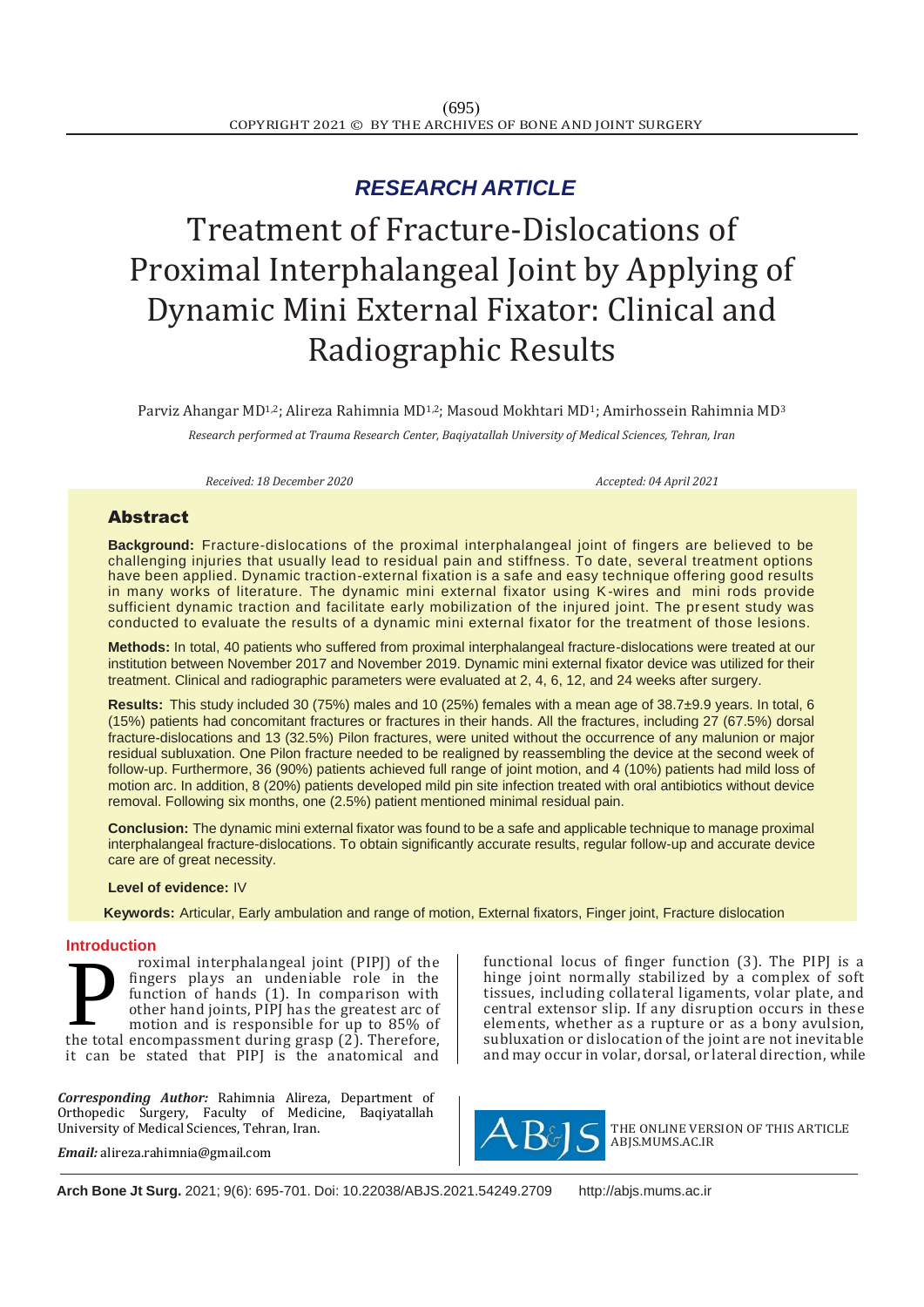dorsal dislocation is the most common type of PIPJ dislocation (4).

Fracture-dislocation of the PIPJ is considered a prevalent injury, classified by Seno et al. into five types (5). In types 1 and 2, the fracture is on the palmar and dorsal sides, respectively. In type 3, also named as PIPJ pilon fracture, both volar and dorsal buttresses are involved, and the central part is usually depressed, which is usually associated with the worst outcome. Type 4 is an extraarticular fracture, and type 5 occurs on the sagittal plane. Significant finger stiffness, loss of function, and residual pain are the most disabling complications of PIPJ fracture-dislocations (6). The outcome of these injuries depends on the amount of articular surface of the base of the middle phalanx and the maintenance of a congruent reduction of the joint with the most respect to adjacent soft tissues (7).

Evaluation of stability is the most essential step to plan for the treatment of PIPJ fracture-dislocations. Nonsurgical management is used for stable fractures. Nondisplaced or minimally displaced fractures with congruent joint and less than 40% involvement of articular surface of base of middle phalanx without subluxation are considered to be stable and are amenable to healing by various fashions of splinting (8).

If a PIP fracture is grossly displaced, the joint is subluxated or the articular damage of the base of the middle phalanx is over 40% or over 30-degree flexion of the joint is needed to obtain a congruent and nonsubluxated joint. As the fracture is considered unstable, many investigators have recommended the management of these fractures via surgical interventions since nonsurgical treatment usually results in malunion, joint stiffness, or joint subluxation (9). Different kinds of surgical procedures are applied to treat the unstable fracturedislocations of PIPJ. Surgical options comprise pinning of the joint, dorsal block pinning, open reduction and internal fixation, external fixation, volar plate arthroplasty, and osteochondral arthroplasty (10).

Most PIP fracture-dislocations are dorsal and have volar fragments or fragments with thin bones that make the fragments incapable to accept screws. More aggressive incisions of the soft tissues in open procedures result in the development of adhesions and undesirable post-operative complications leading the joint to not mobilize easily, whereas a more important aspect of treatment is to have a well-functioning hand rather than an achievement of accurate anatomic reduced fracture associated with a restricted arc of motion (11). External fixation-dynamic traction finds the place of a suitable option to treat PIPJ fractures as it is a closed treatment and results in less postoperative edema and adhesion and permits the joint for early and full mobilization.

Many frames of external fixation-dynamic traction have been developed for surgical management of PIPJ fracturedislocations (12-19). Loss of fixation, being cumbersome and not suitable for probably required adjustment, is a certain disadvantage of these frames. To address these problems, a dynamic mini external fixator was designed. The current study aimed to retrospectively review the clinical and radiographic results of applying a dynamic mini external fixator to treat unstable PIPJ fracture-dislocations. TREATMENT OF FRACTURE-DISLOCATIONS OF PROXIMAL INTERPHALANGEAL JOINT BY DYNAMIC MINI EXTERNAL FIXATOR

#### **Methods**

This cross-sectional study was approved by the institutional review board and ethics committee (IR.BMSU.REC.1399.486). Written informed consent was obtained from each patient prior to taking part in the study. In total, 40 patients (30 males and 10 females), who sustained unstable PIPJ fracture-dislocations, were treated with dynamic mini external fixators between November 2017 and November 2019. The indication was explained for the application of the device as an intraarticular acute fracture at the base of the distal phalanx of the thumb and middle phalanx of the other fingers associated with subluxation or dislocation. Subluxation radiographically was also defined as the presence of a Vsign in the true lateral view of a plain radiograph of the finger (4). The exclusion criteria included chronic lesion (more than three weeks interval from injury to procedure), concomitant tendon or neurovascular injuries, patients with an underlying disease or other conditions that restrict rehabilitation care, preexisting limited range of motion of the injured finger. Demographic characteristics, type of fracture (Pilon versus dorsal fracture-dislocation), and the presence of another concomitant hand fracture were recorded at the time of patient selection.

All patients were visited 2, 4, 6, 12, and 24 weeks following the surgery. In each follow-up visit, the patients described their level of pain using the Numeric pain Rating Scale. In this scale, the most severe pain is scored 10 and a pain-free patient obtains a zero score. The patient chooses a number between zero and 10 for his/her pain based on the pain severity. The symptoms and signs of pin site infection, including inflammation marginal or substantial, induration, tenderness, surrounding erythema, and drainage (serous or purulent), were evaluated and documented in combination with radiographic findings of infection, including osteolysis at near or far cortices, sequestrum, and medullary abscess. Grading the pin tract infection was performed using Dahl classification (21). In this classification, the absence of symptoms and signs of infection is classified to be 0. The presence of only marginal inflammation without the presence of any discharge or radiographic change is classified as grade 1.

The presence of a substantial inflammation and serous discharge without any radiographic evidence of infection makes a grade 2 of infection. If a patient suffers from a substantial inflammation and purulent drainage without any radiographic change for infection, his/her grade of infection is 3; however, if his/her radiographs indicate cortical osteolysis or sequestrum and medullary abscess, the grade of infection is 4 or 5, respectively. Joints motion was measured with a finger goniometer and the total arc motion of a metacarpophalangeal joint, and interphalangeal joints were documented and classified based on American society for surgery of the hand (ASSH) classification (22). This classification is based on the comparison of total arc motion (TAM) between the affected finger and the contralateral finger. TAM is calculated as the total active flexion of metacarpophalangeal, proximal interphalangeal, and distal interphalangeal joints minus the total extension deficit of these fingers. If the affected finger has a similar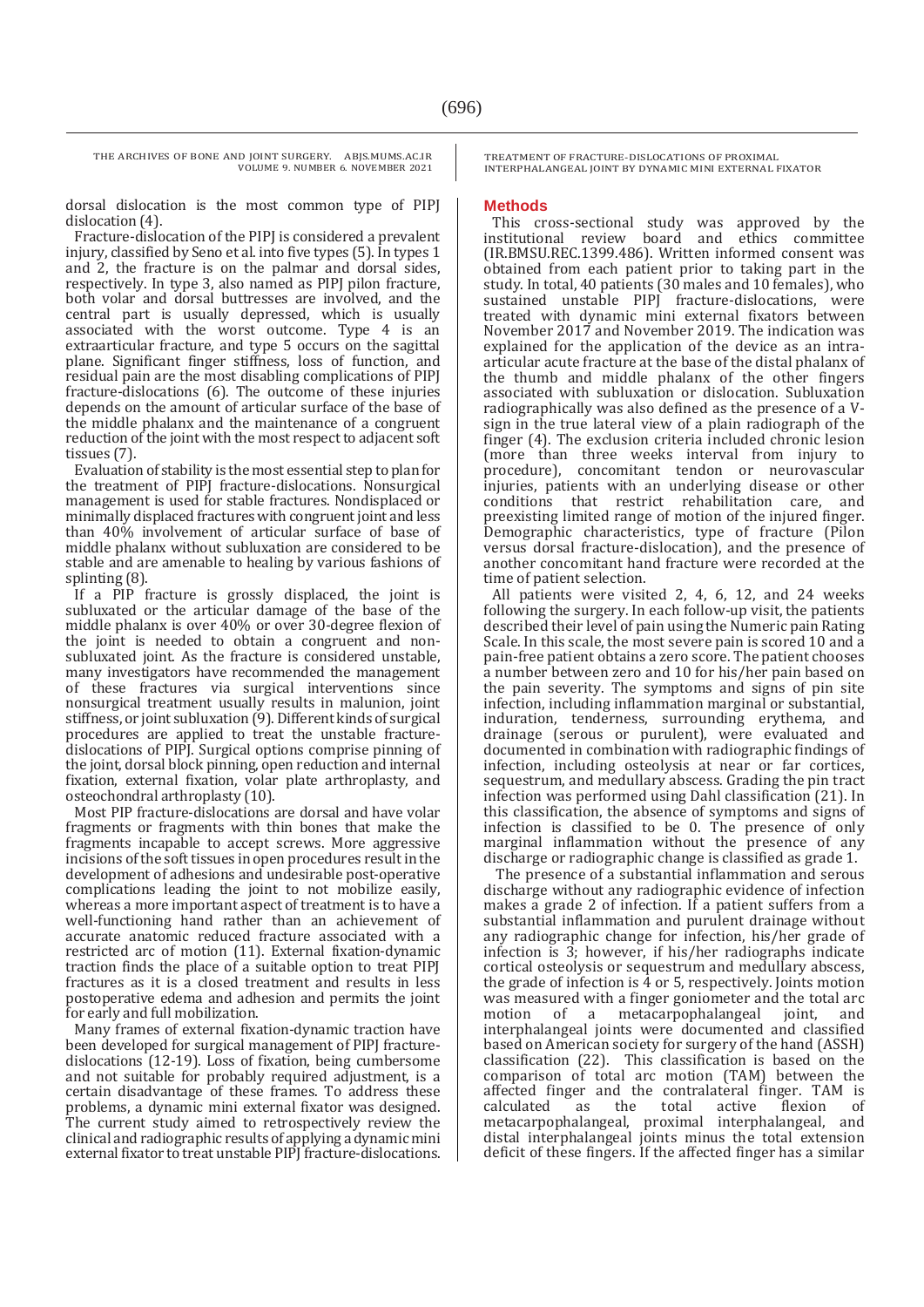TAM to that of the contralateral finger, the ASSH class will be excellent. TAM comparisons of over 75%, between 50% and 75%, less than 50%, and less than pre-operative TAM are classified as good, fair, poor, and worse classes, respectively. Plain radiographs were obtained in each visit to evaluate construct and reduction stability, alignment of the fractured segments, congruency of the joint, any evidence of fracture healing, and any probable findings of infection. Finally, any relationships between the variables were analyzed utilizing SPSS software (version 16). The Chi-square, Fischer's exact, and Pearson correlation tests were employed for the investigation of the statistical relationships.

#### *Dynamic Mini External Fixator*

The apparatus employed in this study was originally made and developed by the senior author (Parviz Ahangar) and named "P-frame". The dynamic mini external fixator is composed of K-wires, mini rods, and mini-screws [Figure 1]. K-wires are 1.5 mm in diameter. Initially, the mini rods made of a different material (copper) were used. These are radio-opaque and once the lateral radiographs of the finger were obtained, the details became obscure. Therefore, the mini rod was designed with polyoxymethylene, an engineering thermoplastic material [Figure 2].

Mini rod is a cylinder with outer and inner diameters of 5 mm and one 1.6 mm transfer hole in the proximal end and three 1.6 mm holes in distal, respectively, and is designed to take in the K-wires. K wires were affixed by 1.4 mm self-tapping steel screws to the rod via 1-mm holes, perpendicular to 1.6 mm holes of the rod. Subsequently, mini-screws firmly attached the K-wires into the mini rods. Two mini rods were used in both the radial and ulnar sides of the finger.



 **Figure1. The dynamic mini fixator.**

TREATMENT OF FRACTURE-DISLOCATIONS OF PROXIMAL INTERPHALANGEAL JOINT BY DYNAMIC MINI EXTERNAL FIXATOR



**Figure2. Former and new designs of mini rods and screws.**

#### *Surgical technique*

After the application of regional anesthesia and administration of intravenous prophylactic antibiotics, the affected finger was prepped and draped in a sterile fashion. In cases with a central depression of the articular surface of the base of the middle phalanx, the percutaneous intra focal pinning technique was used to reduce the articular fragment. Afterward, the first or "proximal" 1.5 mm pin was inserted at the center of the head of proximal phalanx (center of rotation of PIPJ), and the pin crossed the far cortex and advanced the skin until the adequate length of K-wire was obtained. The adequate length of the wire in both radial and ulnar sides of the finger is the minimum length of the wire which the mini rod is assembled on a wire at 5 to 7 mm distance from the finger skin. A mini rod was then assembled on the radial or ulnar side of the pin without screw insertion. After applying longitudinal traction to the finger, as the same rule for proximal pin insertion, the second or "distal" 1.5 mm pin was entered through one of the distal holes of the mini rod, advanced in the diaphysis of the middle phalanx and far skin to achieve an "adequate length" of the wire. Subsequently, the second mini rod was assembled on the contralateral side of the pins. Both proximal and distal pins were parallel to the PIPJ line and perpendicular to anatomical axes of the proximal and middle phalanx. For an accurate and precise surgical procedure, K-wires were inserted under the guidance of fluoroscopy. Ultimately, the pins were affixed by 1.4-mm self-tapping screws to the mini rods, within almost 5 mm of the skin and cut 1-2 mm out of the mini rods [Figures 3, 4, and 5].

Since the main goal of this procedure is applying dynamic traction, it is not important to affix mini rod or mini rods to the first pin prior to or after the insertion of the second pin, and/or insertion of the second mini rod or mini rods prior to the insertion of the second pin.

However, it was found that the technical steps explained above were easier and faster than other methods of frame application. In certain circumstances, such as osteoporosis, dislocation, or severely comminuted fractures, two K-wires in a distal portion of the frame were used to make a stiffer construct. On a number of occasions, extra pins are required to achieve the appropriate reduction. These pins could be linked to the frame or left unattached. If the attempts to achieve closed reduction were unsuccessful, open reduction was performed via volar or dorsolateral approach.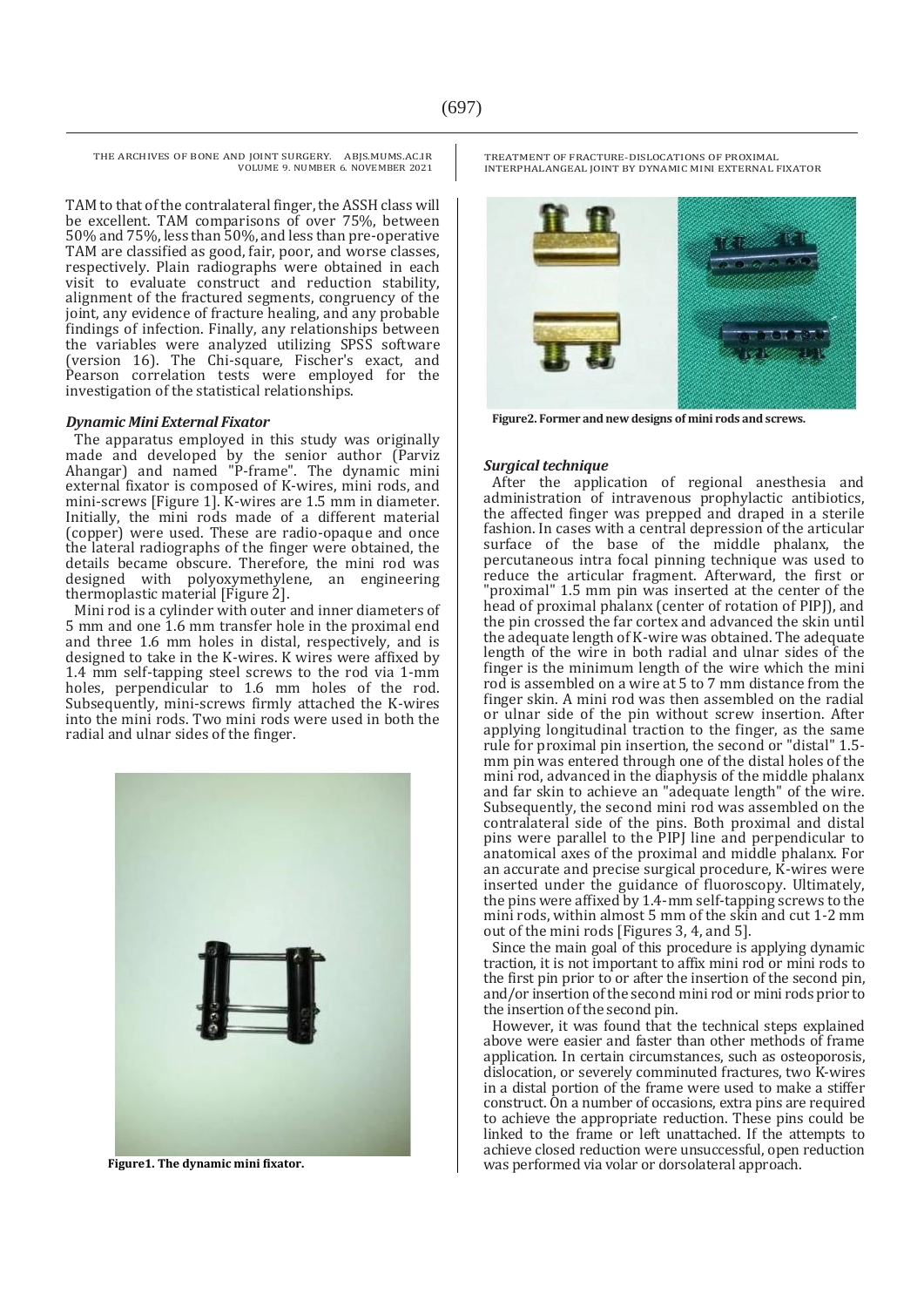

**Figure3. Schematic illustration of the surgical technique: A: The proximal pin inserted into the center of rotation of P1. B: Proximal pin affixed to mini rods. C: The second pin was inserted into the mini rods and the diaphysis of P2 and affixed to mini rods. D: The pins are cut. E: Arc of PIPJ motion is controlled.**





**Figure4. A: An injured little finger with obvious clinical deformity. B: AP radiograph of the finger. C: Lateral radiograph of the finger. D: Intrafocal pining for the correction of articular depression. E: AP radiograph after the application of dynamic mini external fixator with fluoroscopy. F: Lateral radiograph after the application of dynamic mini external fixator with fluoroscopy. G: AP radiograph after six weeks. H: Lateral radiographs after six weeks. I: AP radiograph of the finger after device removal. J: Lateral radiograph after device removal. K: Fisted hand. L: Extended hand.**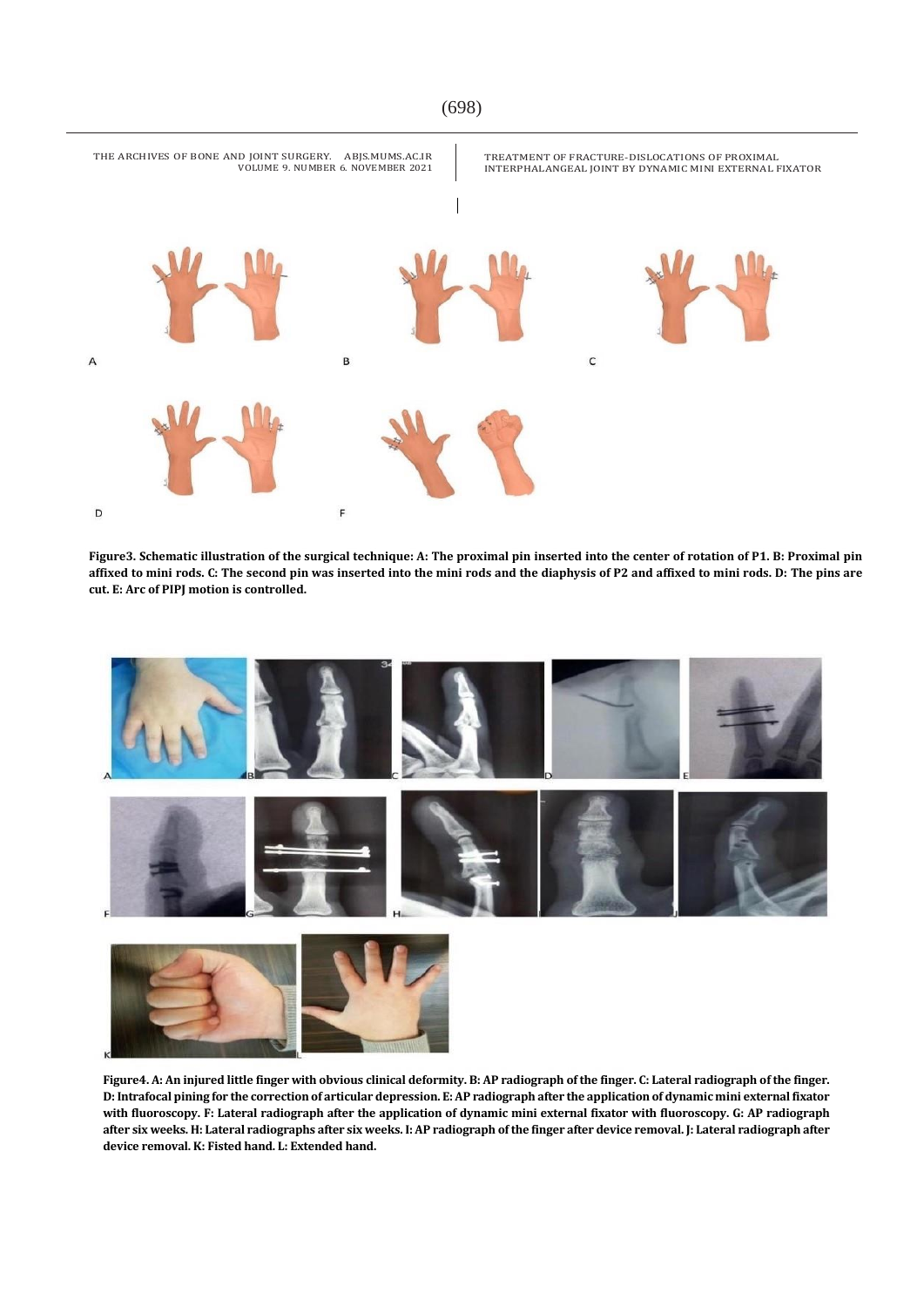**Figure5. A: The first pin was inserted in the center of the proximal phalanx head and cut with adequate length at both radial and ulnar sides of the finger. B: After assembling the ulnar-side mini rod, the second pin advanced through the distal hole of the mini rod to the shaft of the middle phalanx and exited from the contralateral skin of the finger. C: The second- radial side mini rod was assembled, and with the application of sufficient traction, pins were affixed to the mini rods by mini-screws. D: Flexed affected finger after the application of P-frame.**

#### *Post-operative management*

The patients were educated and encouraged for active and passive mobilization of the joint from the day after surgery. The frame was removed six weeks following surgery, and the patients were referred to a physiotherapist until a plateau in ROM was reached. Pin sites were kept clean with daily swabs of peroxidase.

#### **Results**

In total, 30 (75%) males and 10 (25%) females with the mean age of  $38.7\pm9.9$  (age range: 22-66) years were treated utilizing a dynamic mini external fixator. A total of 6 (15%) patients had concomitant hand fractures, who were treated with appropriate options. Most of the fractures were in the ring and little fingers [Table 1]. All the fractures, including 27 (67.5%) dorsal fracturedislocations and 13 (32.5%) Pilon fractures were united without the occurrence of malunion or residual subluxation. One Pilon fracture needed to be realigned by reassembling the device at the second week of the followup visits due to an apex volar angular deformity.

Pain assessment was carried out during periodical follow-up visits [Table 2]. Two and four weeks after surgery, all patients suffered from pain. At week 6 after surgery, 24 patients were pain-free, and eight and one patients mentioned minimal residual pain following 12 and 24 weeks after surgery, respectively.

At week 24, the final ROM was measured, and no extension lags were detected. Furthermore, 36 (90%) patients gained full TAM of the finger joints, and 4 (10%) patients reached less than 260 degrees of the total arc

TREATMENT OF FRACTURE-DISLOCATIONS OF PROXIMAL INTERPHALANGEAL JOINT BY DYNAMIC MINI EXTERNAL FIXATOR

motion (214°, 227°, 232°, and 245°). In addition, 32 (80%) patients did not have symptoms of pin tract infection (grade 0 in Dahl classification). The remaining 8 (20%) patients had grade 1 of Dahl classification and were treated with oral antibiotics without device removal.

It is noteworthy that a meaningful correlation (P=0.012) existed between the severity of pain at the beginning of the study and the final follow-up. Moreover, there were no significant relationships between the severity of pain at follow-up visits and the final ROM. A meaningful relationship seems to exist between the presence of concomitant fracture of the hand, residual pain, infection, and the final ROM (P=0.015, P=0.48, and P=0.04 respectively). Furthermore, there was a significant relationship between the severity of pain at week 24 of the follow-up visits and getting infected (P=0.04). Eventually, there was a meaningful association between the occurrence of malalignment after the establishment of the frame and loss of detected ROM (P=0.02).

| Table 1. Frequency of interphalangeal joint fracture-<br>dislocations |                   |                           |                                       |                                                    |  |  |
|-----------------------------------------------------------------------|-------------------|---------------------------|---------------------------------------|----------------------------------------------------|--|--|
| Affected<br>finger                                                    | Case<br>frequency | Case<br>percentage<br>(%) | Frequen<br>cy of<br>Pilon<br>fracture | Frequency<br>of dorsal<br>fracture-<br>dislocation |  |  |
| Thumb                                                                 | 2                 | 5                         | 2                                     |                                                    |  |  |
| Index                                                                 | 5                 | 12.5                      | 4                                     | 1                                                  |  |  |
| Middle                                                                | 2                 | 5                         | 0                                     | 2                                                  |  |  |
| Ring                                                                  | 12                | 30                        | 4                                     | 8                                                  |  |  |
| Little                                                                | 19                | 47.5                      | 3                                     | 16                                                 |  |  |

| Table 2. Description of pain assessment during periodical<br>follow up visits |                 |         |      |  |  |
|-------------------------------------------------------------------------------|-----------------|---------|------|--|--|
| Pain at follow-up                                                             | Mean±SD         | Range   | Mode |  |  |
| visit                                                                         |                 |         |      |  |  |
| Week 2                                                                        | $5.45 \pm 0.63$ | $3 - 7$ | 5    |  |  |
| Week 4                                                                        | $1.80 \pm 0.85$ | $1 - 4$ | 1    |  |  |
| Week 6                                                                        | $0.40 \pm 0.59$ | $0 - 2$ | 1    |  |  |
| Week 12                                                                       | $0.20 \pm 0.40$ | $0 - 1$ | 0    |  |  |
| Week 24                                                                       | $0.25 \pm 0.15$ | $0-1$   |      |  |  |

#### **Discussion**

The present study found the fractures healed without the occurrence of any malunions or major residual subluxations. Only one patient had minimal residual pain after six months. In total, 90% of our subjects achieved full ROM indicating that based on ASSH classification, their arc of motion was in the excellent group. Furthermore, 10% of the patients finally had a non-complete arc of motion; however, since all of them were more than 195° (75% of normal total arc of motion), they were placed in the "good" group of ASSH classification. In addition, 80% of them had no pin tract infections, while the others manifested a mild pin site infection. Treatment of<br>unstable fracture-dislocations of the proximal unstable fracture-dislocations of the interphalangeal joint remains a conundrum for hand surgeons. Theoretically, appropriate treatment should make a stable environment for fracture healing while facilitating the joint to mobilize easily. The multiplicity of the constructs for external fixation-dynamic traction implies no consensus to manage these fractures by a device of choice (23).



THE ARCHIVES OF BONE AND JOINT SURGERY. ABJS.MUMS.AC.IR VOLUME 9. NUMBER 6. NOVEMBER 2021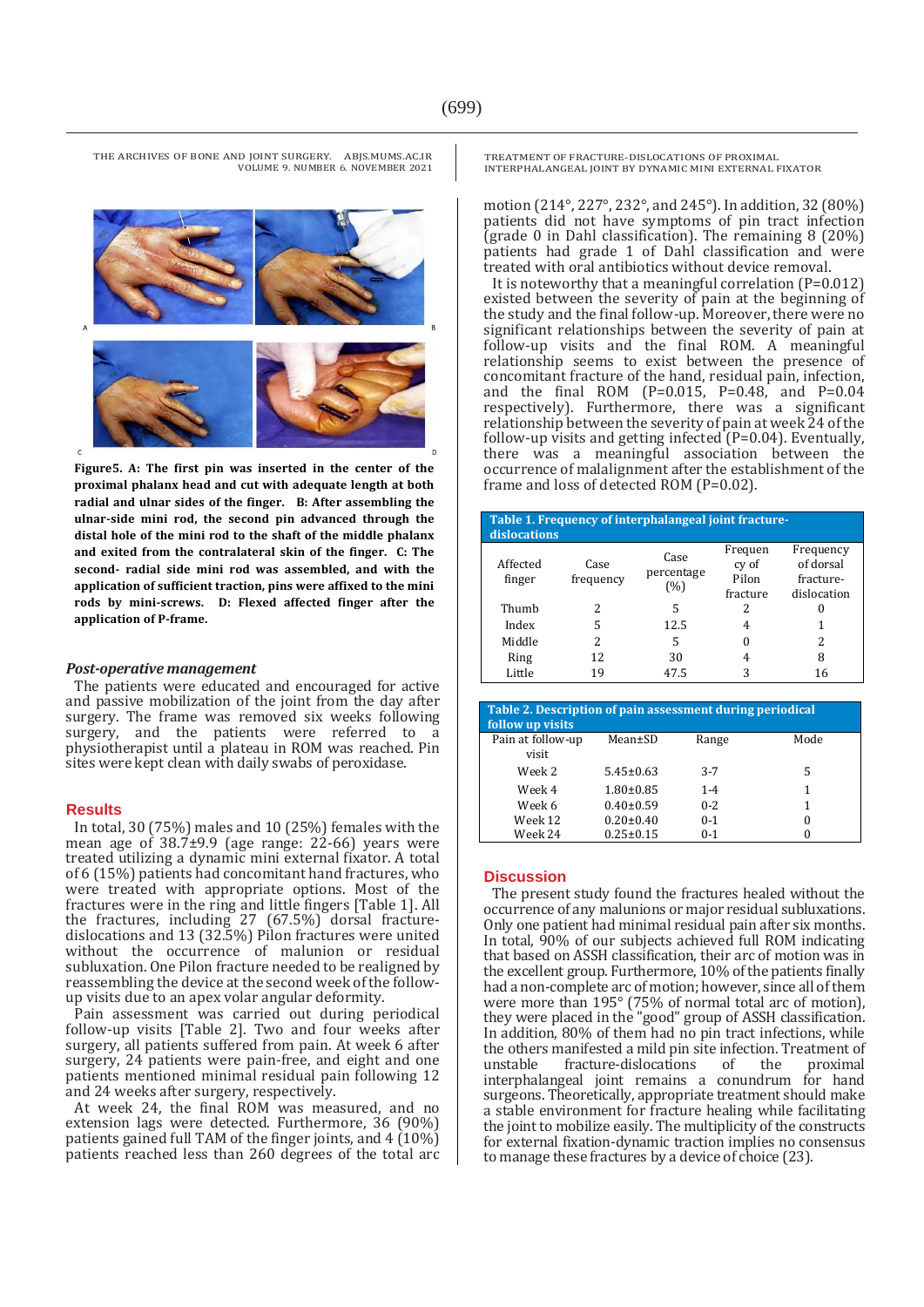A dynamic mini external fixator is a stiff, simple, small, and inexpensive construct which allows early mobilization of the PIPJ without concern of fixation loss. The learning curve of the surgical procedure is fast, and post-operative cares are convenient and easy to learn. Perfect results were obtained concerning fracture union applying our apparatus. It is comparable to other studies. Additionally, excellent to good results of joint motion were detected, which was almost superior to previous investigations (19, 24). The rate of infection was 20%, and low-grade pin site infections were documented, which were not obviously different from similar published literature (24, 25). The presence of concomitant hand fracture was related to the occurrence of infection. This finding can be explained by mentioning that other fractures were treated with percutaneous pinning which made the finger prone to more penetrated barriers, microorganisms' colonization, and suboptimal wound care. In addition, the proximal pin rotates in the bone and interferes with the healing of stabbed wounds adjacent to the pin and is more vulnerable to infections. However, it is believed that not inserting screws in the proximal arm of the mini rods results in obtaining movements from the pin-mini rod interface and may reduce the mechanical stress in the proximal phalanx.

One patient suffered from residual pain 24 weeks after surgery. It was found that more severe pain at early visits after the surgery could follow more pain at the next visits. Additionally, it was observed that the concomitance of other fractures in the affected hand and the development of pin tract infection put patients at risk of experiencing pain six months after surgery. There are no previous studies for or against this finding. One reason is the possibility of developing further edema due to the above-mentioned factors in the affected finger, which leads to the persistence of prolonged pain. However, the exact reason could not be found.

Moreover, a meaningful correlation was noted between the occurrence of concomitant fracture and final ROM. It could be the result of more pain, more development of pin site infection, and more swelling due to the presence of other fractures that may prevent patients from having more accurate and active rehabilitation plans. One patient who underwent realignment procedure and construct correction suffered from loss of fixation. The ultimate ROM decreased (TAM: 214°), and statistical analysis revealed a significant relationship between finger stiffness and the presence of ipsilateral concomitant hand fracture. This correlation cannot be explained; however, it is

TREATMENT OF FRACTURE-DISLOCATIONS OF PROXIMAL INTERPHALANGEAL JOINT BY DYNAMIC MINI EXTERNAL FIXATOR

assumed that more severe pain and excessive edema might inhibit the appropriate rehabilitation of the hand.

The enrolled patients in our study mostly had fractured little and ring fingers. This distribution is favorably comparable to that of previous studies (17, 19, 24). In addition, it was recognized that most fractures were fracture-dislocation rather than Pilon fracture. This finding is in agreement with that of some recentlypublished studies (26). Furthermore, PIPJs of the thumb and index finger was injured as Pilon fractures. However, published literature has not mentioned this finding. It is thought that more flexed joints of the ring and little fingers predispose them to injury by a compound mechanism of axial loading and bending force, leading to the occurrence of fracture-dislocation rather than Pilon fracture. Nevertheless, an accurate conclusion cannot be obtained. The limitations of this study were the short follow-up period which precluded the detection of osteoarthritis of the affected joint, lack of validated criteria, and limited objective criteria, including no measurement of grip and pinch strength or assessment of the probability of returning to work or being capable of handling other activities.

#### **Conclusion**

The dynamic mini external fixator was found to be a safe and applicable construct to treat proximal interphalangeal fracture-dislocations. Suitable pain management and prevention of pin tract infection are substantial keys to achieve the best results. In order to obtain excellent results, regular follow-up and accurate device care are of great necessity.

*Informed Consent:* Written informed consent was obtained from each patient prior to taking part in the study.

*Conflict of Interest:* The authors report no conflict of interest concerning the materials or methods used in this study or the findings specified in this paper.

Parviz Ahangar MD1,2

Alireza Rahimnia MD1,2

Masoud Mokhtari MD<sup>1</sup>

Amirhossein Rahimnia MD<sup>3</sup>

1 Department of Orthopedic Surgery, Faculty of Medicine, Baqiyatallah University of Medical Sciences, Tehran, Iran. 2 Trauma Research center, Department of Medicine, Baqiyatallah University of Medical Sciences, Tehran, Iran. 3 Department of Medicine, Tehran University of Medical Sciences, Tehran, Iran

### **REFERENCES**

- 1. Aladin A, Davis TR. Dorsal fracture-dislocation of the proximal interphalangeal joint: a comparative study of percutaneous Kirschner wire fixation versus open reduction and internal fixation. J Hand Surg Br. 2005 May;30(2):120-8. doi: 10.1016/j.jhsb.2004.10.011. PMID: 15757762.
- 2. Mabvuure NT, Pinto-Lopes R, Sierakowski A. Management of intraarticular proximal interphalangeal joint fracturedislocations and pilon fractures with the Ligamentotaxor®

device. Arch Orthop Trauma Surg. 2020 Aug;140(8):1133- 1141. doi: 10.1007/s00402-020-03482-8. Epub 2020 May 25. PMID: 32448930.

3. Kastenberger T, Kaiser P, Keller M, Schmidle G, Gabl M, Arora R. Clinical and radiological midterm outcome after treatment of pilonoidal fracture dislocations of the proximal interphalangeal joint with a parabolic dynamic external fixator. Arch Orthop Trauma Surg. 2020 Jan;140(1):43-50. doi: 10.1007/s00402-